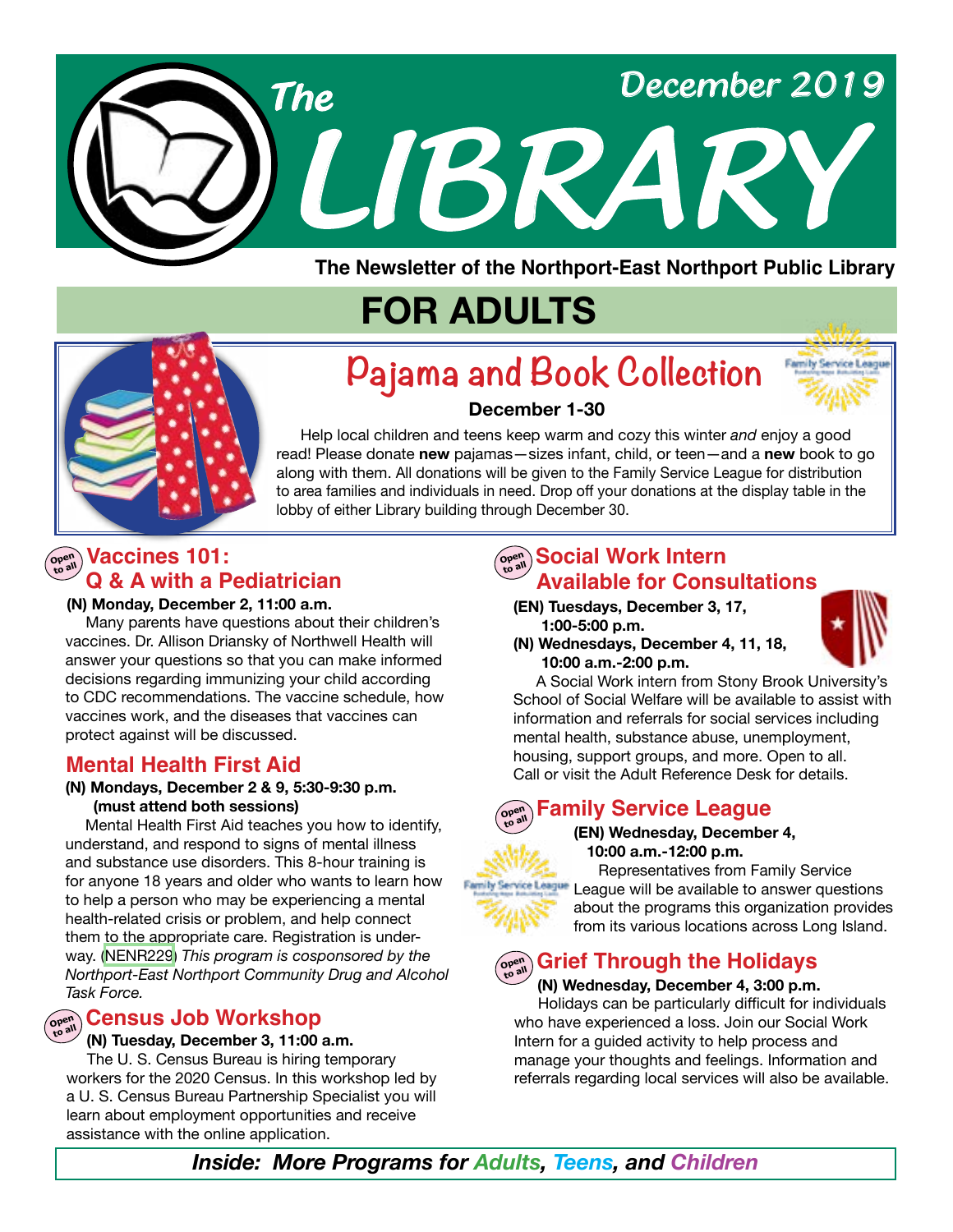# **FOR ADULTS**

### **Computer Classes**



# **FOR ADULTS**

### **(N) Tuesday, December 3, 7:00 p.m.**

 Learn how to use Microsoft Excel to manage your personal finances. Create a check register and format it for bank reconciliation, track investments and expenses, and create a simple database. Basic knowledge of Excel is required. Registration is underway. ([NENC320](http://NENC320))

See a demonstration of the Microsoft Windows 10 Operating System that runs on desktops, laptops, and tablets. Learn about key features and how to personalize your computer's display and tools. Registration is underway. ([NENC321](https://search.livebrary.com/record=g1057785~S43))

### **(N) Tuesday, January 7, 7:00 p.m.**

Would you like to buy or sell items on the popular classified advertising website Craigslist.org? This lecture will cover the basics of account creation, checking reliability of sellers and buyers, online safety, and more. Registration is underway. [\(NENC330\)](https://search.livebrary.com/record=g1087104~S43)



### **(N) Sunday, December 8, 2:00 p.m.**

 The Karpenteers, well known for bringing you the unforgettable music of the Carpenters, will thrill you with their holiday show. The Karpenteers will fill your hearts with memories as they perform some of the most popular holiday songs recorded by the Carpenters from their endeared Holiday Collections as well as some favorite year-round melodies from the '60s and '70s.

#### **Computers for Home Use: Hands On Microsoft Excel**

### **Defensive Driving**

### **AARP Smart Driver Course**

Take in the sights and sounds of New York City! Meet a Library staff member at the station house at 9:00 a.m. (transfer at Huntington). Your return ticket is good on any Northport-bound train that leaves Penn Station before midnight.

> **(EN) Tuesdays, January 7 & 14, 7:00-10:00 p.m.** Applications will be available in both library buildings beginning December 17. Fee: \$36

 **(EN) Wednesdays, December 4 & 11, 1:00-4:00 p.m.**

In person registration is underway at the East Northport Library only. [\(NENA866\)](https://search.livebrary.com/record=g1095130~S43) Fee: \$20 for AARP members (\$25 for nonmembers) payable to AARP by check or money order only at registration.

**(N) Saturday, December 7, 9:30 a.m.-4:00 p.m.** Applications are currently available in both library buildings. Fee: \$36

#### **Open to all Holiday Concert**



### **(N) Fridays, January 10, 17, 24, 31, 11:00 a.m.**

### **Open to all The Karpenteers: Carpenters Holiday Show**

This four-part series led by a representative from the Long Island Chinese Culture Presentation Team will introduce a traditional practice that uses easy-tolearn exercises and meditation to promote physical health, mental balance, and inner peace. Registration begins December 20. ([NENA868](https://search.livebrary.com/record=g1096019~S43)) As with all exercise programs, please check with your healthcare provider before registering.

### **Falun Dafa Exercise Class**

*Please note: These courses promote safe driving and help participants maintain their driving skills. Check with your insurance company about the specific premium and point reductions available.*

### **(N) Saturday, December 7, 9:19 a.m. Departure from Northport Station, Round Trip \$12 per person**

A nonrefundable \$12 fee (cash or check payable to *The Friends of the Library*) is due at the time of registration. In person registration is underway. ([NENA865](https://search.livebrary.com/record=g1095151~S43))

### **On-Your-Own Train Trip to New York City**

### **Friends** of the Northport-East Northport

## **Open to all Hygge: The Year of Living Danishly**

### **(N) Tuesday, December 10, 7:00 p.m.**

 There is a reason the Danes are consistently voted the "happiest people on earth." Come and learn about the Danish philosophy of embracing the seasons while enjoying every moment with friends and family. Cozy up your living spaces and workplace. Adjust your mindset to live a happy and healthy life—it's easy to do! Authentic recipes will be shared.

## $\begin{array}{c}\n\text{OPE}^{\text{open}} \\
\text{M}^{\text{open}}\n\end{array}$  **Medicine Collection**

### **(EN) Tuesday, December 10, 2:00 p.m. SeniorNet: Introduction to Microsoft Windows 10**

### **(N & EN) Wednesday, December 11, 3:30-6:30 p.m.**



 The Northport Police Department and the Suffolk County Sheriff's Office will collect unused or expired prescription and over-the-counter medications. Proper disposal of these items is essential for risk reduction and environmental protection. No questions asked and no personal information is required. **Northport:** Items in pill form only. **East Northport**: Items in pill form as well as hypodermic needles and liquids. The hypodermic needles must be stored in a heavy-duty plastic container with a tight-fitting, puncture-resistant lid and labeled "sharps."*This event is co-sponsored by the Northport-East Northport Community Drug and Alcohol Task Force*.

### **Open Boute 25A: Long Island's Country Road**



 **(N) Thursday, December 12, 7:00 p.m.** Enjoy festive holiday music performed by the talented members of the Northport-East Northport UFSD Middle School's districtwide Chamber Ensemble, under the direction of Jon Preddice and Anthony Tramontana.

### **(N) Saturday, December 14, 11:00 a.m.**

 Join local author and poet Elizabeth Macaluso as she describes her writing process and reads from her recently-published book *The Lighthouse*. Copies of the book will be available for purchase and signing.

### **Open to all Author Visit and Poetry Reading Featuring Elizabeth Macaluso**

### **(N) Sunday, December 15, 2:00 p.m.**

### **Open to all Long Island reSound Handbell Ensemble**

 Celebrating five years together, the Long Island reSound Handbell Ensemble is proud to present their "Five Golden Rings" Holiday Concert. Join us as we help ring in the holiday with some of your favorite Christmas Carols.

### **(N) Tuesday, December 17, 7:00 p.m.**

### **Open to all Changing Brains: New Therapies in Migraines**

 Headache disorders are among the most common causes of disability worldwide. Migraines affect nearly 12% of the population. Dr. Noah Rosen of Northwell Health will discuss the different types of headaches, review the current understanding of migraines, and update participants on the latest treatments available.

 **(N) Thursday, December 19, 6:30 p.m.**

In this program, adults will have a chance to assemble and decorate a holiday cookie tower tree from prebaked star-shaped sugar cookies of varying sizes. The Baking Coach will supply all of the materials—just bring your holiday spirit! A \$10 nonrefundable materials fee is due at the time of registration. In person registration begins December 2. ([NENA867\)](https://search.livebrary.com/record=g1096017~S43)

### **Holiday Star Sugar Cookie Tree**



### **(N) Saturday, January 4, 2:00 p.m.**

 New York State Funeral Directors Association (NYSFDA) Board Member Mark J. Nolan will discuss how to preplan and prefund a funeral for yourself or a loved one, important documents to gather, types of accounts, and other important details to consider.

### **(EN) Wednesday, December 11,**

 **10:00, 10:30, 11:00, or 11:30 a.m.** ([NENA869](https://search.livebrary.com/record=g1096076~S43)) **(N) Tuesday, December 17,**

 **9:30, 10:00, 10:30, or 11:00 a.m.** [\(NENA870\)](https://search.livebrary.com/record=g1096077~S43)

A volunteer from the Health Insurance Information, Counseling, and Assistance Program (HIICAP) will answer questions one-on-one about Medicare and supplementary insurance by appointment. Registration begins December 2.

### **Medicare Counseling**

### **All About Craigslist**

### **(EN) Saturday, January 18, 9:30 a.m.-4:00 p.m.**

In person registration begins December 30 at the East Northport Library only. ([NENA871](https://search.livebrary.com/record=g1096021~S43)) Fee: \$20 for AARP members (\$25 for nonmembers) payable to AARP by check or money order only at registration.

### **Maximize Your Career Potential**

### **(EN) Monday, January 13, 7:00 p.m.**

Former personnel and recruiting managers Stephanie Ragolia and Libby Yoskowitz will help you start the New Year with tips for directing your career path. Learn how to build a resume, write a cover letter, and hone your interview skills. This presentation is ideal for recent college graduates as well as seasoned professionals who are contemplating a career move. Registration begins December 23. ([NENR231\)](https://search.livebrary.com/record=g1096117~S43)

#### **Open to all Rating America's Presidents**

 **(N) Tuesday, December 17, 2:00 p.m.**

Michael D'Innocenzo, Distinguished Professor Emeritus of History at Hofstra University, will lead this final session in his series based on the 2019 C-SPAN book *The Presidents*.

**(N) Thursday, December 5, 2:00 p.m.**

Route 25A runs from the very western parts of Long Island in Queens all the way to its terminus in Calverton. This often scenic, sometimes bustling, road is a part of the fabric of life on Long Island. Join Eco-Photo Explorers for a fast-paced tour of Long Island's country road and learn how it has contributed to the history and culture of our home.

### **(N) Wednesday, December 11, 7:00 p.m.**

 Stephen Angliss and Gary Schoenberger have been performing their interpretations of folk songs, popular melodies, and Americana tunes across Long Island for years. Some of the songs may be familiar, some less well-known, and the audience is always invited to sing along.

### **Acoustic Apple: Morthport Arts Coalition presents "Two Guitars & Two Voices"**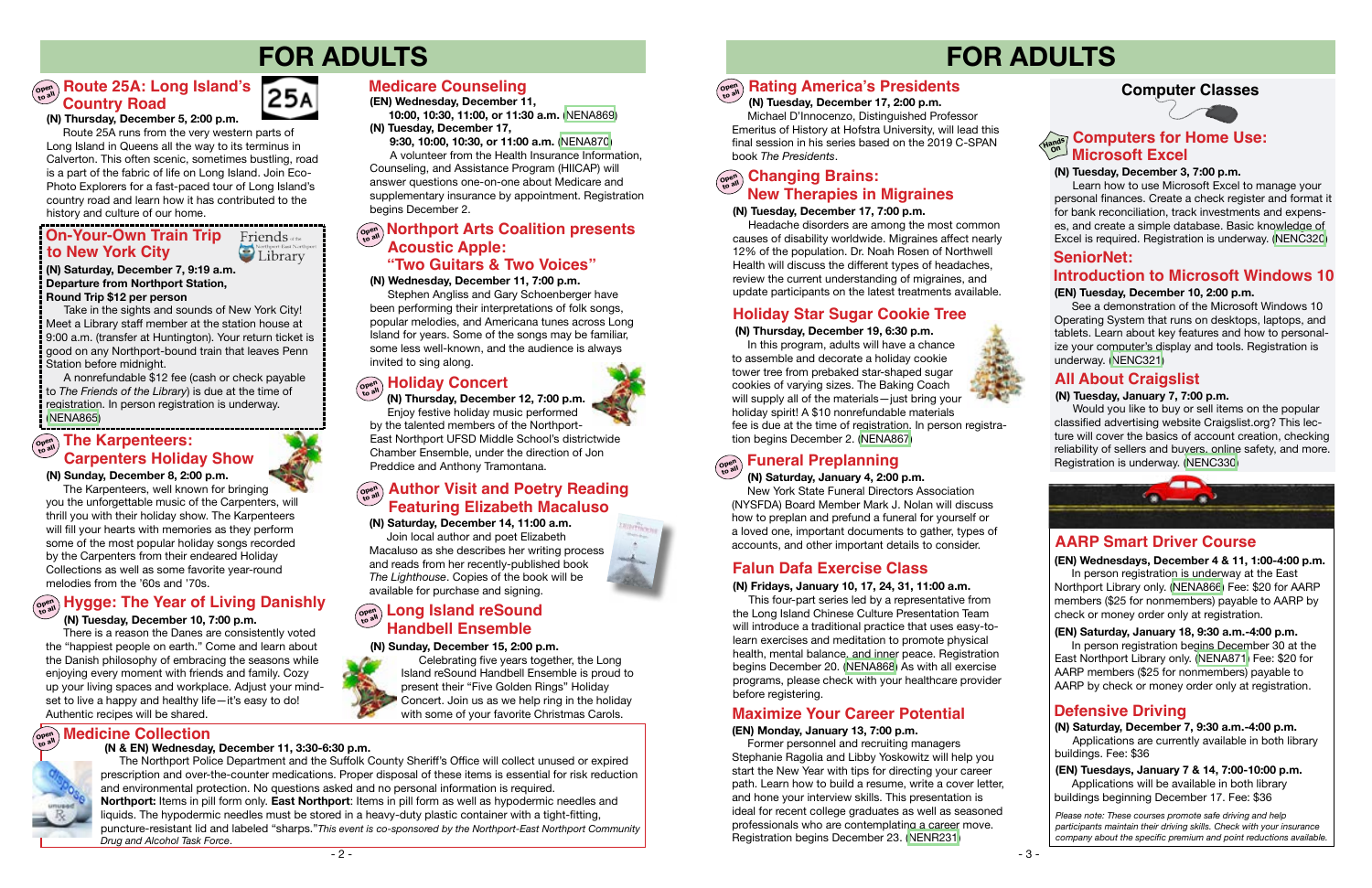# **FOR TEENS**

### **Registration for the following Teen Programs and Volunteer Opportunities begins December 3.**

### **Snack Around the World: Italy**

### **Teen Volunteer Opportunities**

*Open to students in grades 7-12* You may choose one volunteer opportunity in addition to Teen Advisory Board.



**(EN) December 27, 2:00 p.m.** In England in 1987, a British teen of Pakistani descent learns to live his life, understand his family, and find his own

voice through the music of American rock star Bruce Springsteen. Rated PG-13. 118 minutes.

## **Friday Movies**



### *The Peanut Butter Falcon* **Fridays, (N) December 6, and (EN) December 13, 2:00 p.m.**

A young man with Down syndrome, runs away from the nursing home where he lives to chase his dream of becoming a professional wrestler, and Tyler, a small-time outlaw on the run, becomes Zak's unlikely coach and ally. Rated PG-13. 97 minutes.

*Closed captioning will be displayed.*

# **FOR ADULTS**

**(N) Thursday, December 5, 7:00 p.m.** Our nonfiction group will discuss *When Breath Becomes Air* by Paul Kalanithi.



**(N) Monday, December 30, 7:00 p.m.** The group will discuss *Meet Me at the Museum* by Anne Youngson.

## **Blood Pressure Check**  $\bigcirc$  **and**  $\bigcirc$  **all <b>Quick Reads**

### **Truth Be Told Truth Be Told**

**(N) Thursday, December 12, 2:00 p.m.** The group will discuss *Tiffany Blues* by M.J. Rose.

### *Copies of the discussion books are available at the Northport Library Circulation Desk.*

### **Novel Ideas**

### **Page Turners**

### **(EN) Monday, December 9, 7:00-8:00 p.m.**

 Enjoy taking photos? We are looking for teens to take photos of buildings and places in our community and then submit them to the Library's Local History Department. Earn one hour of credit for attending the meeting and an additional hour for taking and submitting photos. [\(NENY632](https://search.livebrary.com/record=g1096058~S43))

### **(N) Thursday, December 12, 6:45-8:00 p.m.**

### **Teen Advisory Board: Local History Project**

 Earn volunteer credit as you help children play chess. A basic knowledge of the game is required. ([NENY633](https://search.livebrary.com/record=g1096060~S43))

### **Chess Club Volunteers**

### **(N) Friday, December 13, 7:00-8:30 p.m.**

 If you love Nintendo, you will not want to miss this monthly meet up. We will discuss Nintendo games old and new, make fun gamer crafts, and participate in gaming competitions for prizes. This month we will be celebrating Luigi's Mansion for the Nintendo Switch. ([NENY627\)](https://search.livebrary.com/record=g1095957~S43)



### **Nintendo Night: Luigi's Mansion**

**(EN) Thursday, December 19, 3:45-5:45 p.m.** Assist children with a winter-themed craft. ([NENY638](https://search.livebrary.com/record=g1096072~S43))

### **(N) Wednesday, December 4, 7:00-8:00 p.m.**

 Our philosophy club is a great opportunity for teens to delve into life's big questions in an enthusiastic atmosphere of free thinking, energetic exchange, and unique perspectives. Food for thought (refreshments) will be served. ([NENY613\)](https://search.livebrary.com/record=g1095064~S43)

### $\left(\begin{smallmatrix} \mathbf{Cov}(n) \ \mathbf{Cov}(n) \end{smallmatrix}\right)$  **Beyond Downton Abbey: Gilded Age Society in New York & London**

### **Socrates Café**

**(EN) Tuesday, December 10, 7:00-8:00 p.m.** ([NENY635](https://search.livebrary.com/record=g1096070~S43))

**(N) Saturday, December 21, 2:00-3:00 p.m.** ([NENY636\)](https://search.livebrary.com/record=g1096071~S43)

Pass on a positive message and give someone a reason to smile by decorating rocks with kind words and colorful designs.

### **Kindness Rocks**

**(EN) Saturday, December 14, 2:45-4:15 p.m.** Help children create a craft. ([NENY634](https://search.livebrary.com/record=g1096061~S43))

### **Crafty Teens**

**(N) Monday, December 30, 10:45 a.m.-12:15 p.m.** Celebrate New Year's Eve with a countdown to noon! Help children with games, crafts, music, snacks, and more to ring in the New Year. ([NENY637](https://search.livebrary.com/record=g1096074~S43))



### **Noon Year's Eve Party Volunteers**

### **(EN) Tuesday, December 3, 7:00 p.m.**

Looking to practice and improve your English language skills? Join in a fun-filled evening playing games and making new friends. Registration is preferred, but drop-ins are welcome. Registration begins November 25. [\(NENR230](https://search.livebrary.com/record=g1096086~S43))

### **ESL Game Night**

### **(N) Saturday, December 7, 2:00-3:30 p.m.**

 Learn how to build a LEGO R2D2 and program it to move. ([NENY626\)](https://search.livebrary.com/record=g1095954~S43)

### **LEGO Boost Star Wars R2D2 Robotics and Programming Workshop**

 **Wednesday, December 4, (N) 9:30-10:30 a.m. & (EN) 11:00 a.m.-12:00 p.m.** 

 A nurse from Visiting Nurse Service is available to provide a blood pressure check.

### **(EN) Tuesday, December 17, 7:00 p.m.**

 This informal reading group is designed for intermediate English language learners and for those who would like to develop their literacy skills. Pick up this month's reading selection at the East Northport Circulation Desk.

**Winter Wonderland Pop-Up Craft Volunteers**

### **(N) Tuesday, December 10, 2:00 p.m.**

Presenter Marilyn Carminio will examine three decades of high society on both sides of the Atlantic beginning in 1870's New York and concluding with the Edwardian Era in London—and the intricate social codes of conduct that defined proper etiquette for ladies and gentlemen of the period. Learn about the influence of the Astors and Vanderbilts in New York, and the American "Dollar Princesses" in England who exchanged money for titles.

### **(N) Tuesday, December 3, 2:00 p.m.**

 Join lecturer Marc Courtade as he presents the life and career of Dame Judi Dench. She has been a major force in British theatre for over 60 years, has starred on television in two hit series, and has been nominated for seven Academy Awards. Dench remains one of the most highly respected actresses of the post-war era and, in her eighties, shows no signs of stopping.

### **Open to all There Is Nothing Like a Dame: Judi Dench**

**Open to all**

- **(N) Wednesday, December 4, 5:30-6:30 p.m.**  ([NENY623\)](https://search.livebrary.com/record=g1095958~S43)
- **(N) Wednesday, December 11, 5:30-6:30 p.m.** ([NENY624\)](https://search.livebrary.com/record=g1095959~S43)

 Learn how to make handmade trinket surprise balls out of paper streamers to give as gifts for the upcoming holiday season.

### **Chill Out and Create: Festive Holiday DIY Surprise Balls**

### **(N) Friday, December 6, 7:00-8:30 p.m.**

 Come join our Friday night teen program where we try different snacks and beverages from around the world. This month we will explore the culinary treats of Italia! ([NENY625](https://search.livebrary.com/record=g1095953~S43))

### **(N) Saturday, December 14, 2:00-3:00 p.m.**

 Embrace the ugly holiday sweater trend by joining The Baking Coach and decorating ugly sweater cookies using sugar glaze, fondant, and royal icing. [\(NENY630](https://search.livebrary.com/record=g1095962~S43))

### **Ugly Sweater Cookie Party**

*Open to students in grades 8-12* **(N) Friday, December 20, 7:30-8:45 p.m.**

 Do you love to write? Join fellow writers to discuss your ideas and get feedback on your work. New members are always welcome. ([NENY628\)](https://search.livebrary.com/record=g1095964~S43)

### **Teen Writers Workshop**

**(EN) Tuesday, December 17, 7:00-8:00 p.m.** Enjoy building a gingerbread house using cookie cutouts, icing, and lots of candy! Each teen will go home with a completed gingerbread house to share with family and friends! ([NENY631\)](https://search.livebrary.com/record=g1095969~S43)



**WHEN** 

**BBEATH RECOMES** air

**LIFTAN** 

### **Gingerbread Houses**





**Learning & Literacy**

### **(EN) Thursdays, December 5 & 19, 7:00 p.m.**

Develop your English vocabulary, grammar, reading, and pronunciation with this friendly conversation group. Registration is preferred, but drop-ins are welcome. Registration is underway. [\(NENR227](https://search.livebrary.com/record=g1095358~S43))

### **Dynamic English**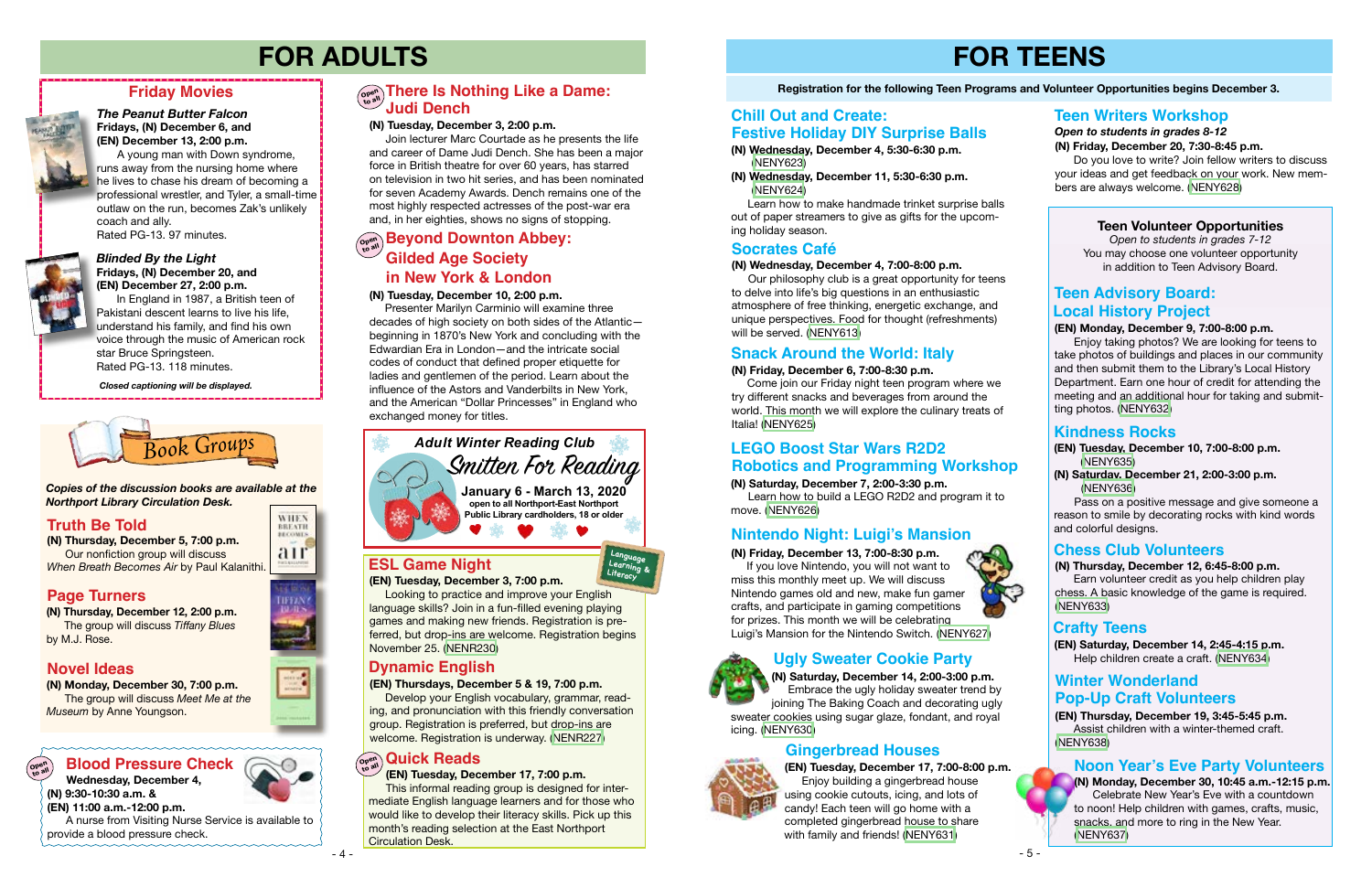# **FOR CHILDREN**

# **FOR CHILDREN**



# **drop in Newbery Book Club**

Nominate your favorite book as we set the ballot for our Mock Newbery election on January 21. Check the Newbery Book Club page on the Library's website for a list of books the Club members have been reading this year. (60 min.) New members are always welcome. **Stop by the Library and pick intervalsed and pick in the Library and pick (N) Thursday, January 9,** stop by the Library and pick

 **(N) Tuesday, December 17, 7:00 p.m.** *Children in grades 4 and up*

> *up the November bookmark by Willow Harvey. A reading list compiled by Children's Librarians is on the back.*



 **(N) Monday, December 9, 11:00 a.m.**

Library Director James Olney presents the award to Principal Thomas Harrison. Head of Children and Family Services Lisa Herskowitz and School Librarian Rosemary Becker were also present.

*Children 3-6 years with adult; siblings welcome* Participate with your child in a storytime followed by a hands-on experience designed to stimulate the senses. (45 min.)



The lights are up, the sound is down and kids are free to move around. Come see a holiday favorite and create a craft inspired by the movie. All are welcome to attend. Rated PG. (115 min.)

### **Monday Movie and Craft:** *drop drop drop d* **<b>***d d d d d d d d d d d d d d d d d d d d d d d d d d d The Polar Express*

 Congratulations to Fifth Avenue Elementary School for winning the Summer Reading Recognition Award for the fourth year in a row! The school had the highest percentage of students participate in the 2019 summer reading program *A Universe of Stories!*

 **(N) Monday, December 30, 11:00 a.m.**

*Children 4 years and up with adult; siblings welcome*



Your little musician will be singing and moving to songs from around the world and keeping the beat with props and musical instruments. (45 min.)

> Celebrate New Year's Eve with a countdown to noon! We will have games, crafts, music, snacks, and more to ring in the New Year. (60 min.)



**(N) Thursday, December 19, 10:00 a.m.**

*Children 2-5 years with adult; siblings welcome*

**(N) Friday, December 13, 4:00 p.m.** *Children in grades 4-6* Teams will compete and create gingerbread houses using graham crackers,

 Children will practice fine motor skills as they design and build with crystal blocks as well as create a skyscraper craft, including Spiderman on the top! (60 min.) Registration begins December 5. ([NENJ849](https://search.livebrary.com/record=g1095972~S43))

### **Paper Skyscraper**

 **(N) Thursday, December 12, 7:00 p.m.** *Children in grades 2-6*

 Improve your game by playing matches with other children and teen volunteers. Players may enter a raffle for a chess set made using our 3D printer! (45 min.)

**(EN) Wednesday, December 4, 10:00 a.m.**  Registration is underway. [\(NENJ824\)](https://search.livebrary.com/record=g1094842~S43) **(EN) Friday, January 10, 10:00 a.m.**  Registration begins December 19. [\(NENJ854](https://search.livebrary.com/record=g1095254~S43)) *Children 6-23 months with adult; siblings welcome*

> Dogs are great listeners and provide a calming environment for kids to read aloud. Fetch a good book and sign up for a 15-minute reading session with a certified therapy dog. Registration begins December 5. [\(NENJ851\)](https://search.livebrary.com/record=g1095973~S43)

### **Babies Boogie**

**(EN) Wednesday, December 4, 11:00 a.m.** Registration is underway. [\(NENJ826\)](https://search.livebrary.com/record=g1094843~S43) **(EN) Friday, January 10, 11:00 a.m.**  Registration begins December 19. [\(NENJ855\)](https://search.livebrary.com/record=g1095257~S43)

*Children 2-4 years with adult; siblings welcome* Clap your hands and stomp your feet in this highenergy music and movement program. (45 min.)

### **Toddlers Tango**

 **(N & EN) Fridays, December 6, 13, 10:00 a.m.** *Children birth-5 years with adult; siblings welcome* Stop by for this drop-in storytime and have fun in this interactive program for families. (30 min.)

# **Sensory Fun**

## **drop in Books a Poppin'**

### **(EN) Tuesday, December 10, 7:00 p.m.**

*Children birth-5 years with adult; siblings welcome* Get your cozy on at the Library as we read classics and dance to fan favorites! (30 min.)

# **Comfy Cozy Storytime drop in**

### **(N) Wednesday, December 11, 10:00 a.m.**

*Children 1-4 years with adult; siblings welcome*

 Children learn to use their minds as well as their muscles while having fun building with various blocks and playing with other children. (45 min.)

# **drop in Block Party!**

### **(N) Thursday, December 12, 10:00 a.m.**

*Children birth-23 months with adult; siblings welcome*  Learn some basic signs with your baby to enhance their developing communication skills. (45 min.) Registration is underway. ([NENJ841](http://NENJ841))

## $\lim_{\delta n \to \infty}$  Chess Club

### **Baby Signing Time**

### **Gingerbread House Wars**

candy canes, gum drops, and more! Prizes and certificates will be awarded to the winning teams. (60 min.) Registration is underway.

. . . . . . . . . . . . . .

[\(NENJ840](https://search.livebrary.com/record=g1093303~S43))

 **(EN) Saturday, December 14, 3:00 p.m.** *Children 3 years and up with adult; siblings welcome* Enjoy a room full of seasonal craft projects to make and take home. (60 min.)

## **Crayons, Scissors, and Glue drop in**

**(EN) Thursday, December 19, 4:00 p.m.**

*Children in grades 2-5* A professional artist provides

step-by-step instructions to create a spectacular pop-up card to celebrate the beauty of winter. (90 min.) Registration begins December 5. ([NENJ850](https://search.livebrary.com/record=g1094844~S43))

### **Paws to Read**

**(N) Friday, December 20, 6:30, 6:45, 7:00, or 7:15 p.m.**

*Children in grades 1-5*

 **(N) Friday, December 27, 3:00 p.m.** *Children in grades 3-5*

Children will enjoy learning simple mindfulness and relaxation techniques. Stress-reducing exercises help kids focus, develop better study habits, prevent boredom, and build self-esteem. (45 min.)

# **drop Xear's Eve Party**

# **drop Calm, Cool, and Connected in**





### **Winter Wonderland Pop-Ups**

*Children 6-23 months with adult; no siblings* Develop your child's early literacy and gross motor skills in this active music and movement program. (30 min.) Registration begins December 19. ([NENJ856](https://search.livebrary.com/record=g1095259~S43))

### **Snow Babies**

### **(N) Thursday, January 9, 10:00 a.m.**

*Children 2-5 years with adult; siblings welcome*

 Kids will go bananas for this high-energy musical duo that will have them singing, dancing, and playing along on instruments. (45 min.) Registration begins December 19. ([NENJ858](https://search.livebrary.com/record=g1095975~S43))



### **BenAnna Band Family Concert**

Registration for Children's and Teen Programs is limited to Northport-East Northport Public Library cardholders. Preference is given to NENPL cardholders for Adult programs and Children's drop-in programs.







### **The Bookmark Spot**

*Stop by the Library and pick up the December bookmark by Marco Giurlanda. A reading list compiled by Children's Librarians is on the back.*



### **The Bookmark Spot**